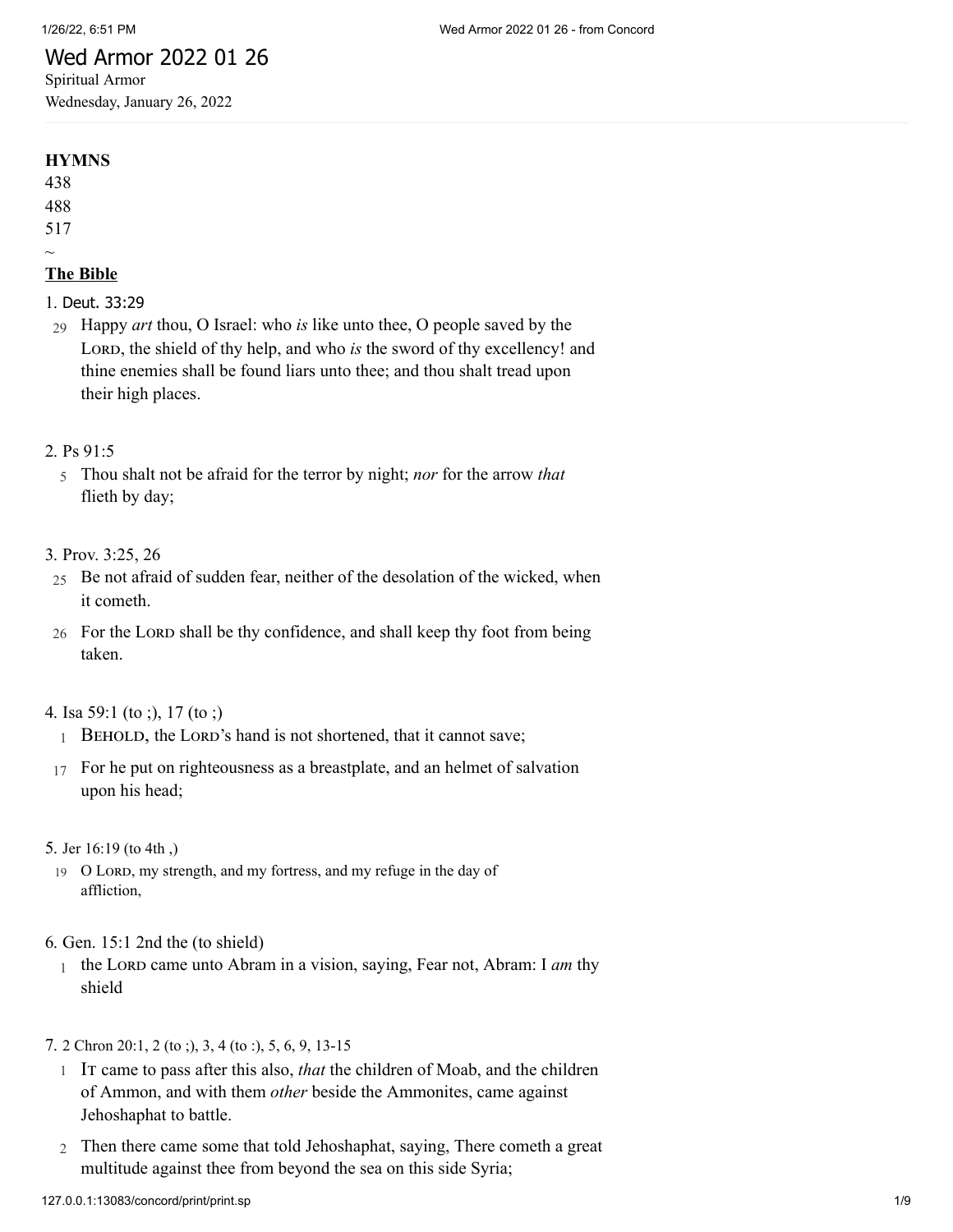- 3 And Jehoshaphat feared, and set himself to seek the LORD, and proclaimed a fast throughout all Judah.
- 4 And Judah gathered themselves together, to ask *help* of the LORD:
- 5 ¶ And Jehoshaphat stood in the congregation of Judah and Jerusalem, in the house of the LORD, before the new court,
- 6 And said, O LORD God of our fathers, art not thou God in heaven? and rulest *not* thou over all the kingdoms of the heathen? and in thine hand *is there not* power and might, so that none is able to withstand thee?
- 9 If, *when* evil cometh upon us, *as* the sword, judgment, or pestilence, or famine, we stand before this house, and in thy presence, (for thy name *is* in this house,) and cry unto thee in our affliction, then thou wilt hear and help.
- 13 And all Judah stood before the LORD, with their little ones, their wives, and their children.
- 14 ¶ Then upon Jahaziel the son of Zechariah, the son of Benaiah, the son of Jeiel, the son of Mattaniah, a Levite of the sons of Asaph, came the spirit of the LORD in the midst of the congregation;
- 15 And he said, Hearken ye, all Judah, and ye inhabitants of Jerusalem, and thou king Jehoshaphat, Thus saith the LORD unto you, Be not afraid nor dismayed by reason of this great multitude; for the battle *is* not yours, but God's.

8. Ps. 18:2, 4 the [floods,](http://www.concordworks.com/citation/Ps.%2018:2,%204%20the%20floods,%206,%2017,%2020%20(to%20;),%2029,%2030,%2033,%2035,%2039%20(to%20:)) 6, 17, 20 (to ;), 29, 30, 33, 35, 39 (to :)

- 2 The Lord *is* my rock, and my fortress, and my deliverer; my God, my strength, in whom I will trust; my buckler, and the horn of my salvation, *and* my high tower.
- 4 the floods of ungodly men made me afraid.
- 6 In my distress I called upon the LORD, and cried unto my God: he heard my voice out of his temple, and my cry came before him, *even* into his ears.
- 17 He delivered me from my strong enemy, and from them which hated me: for they were too strong for me.
- 20 The Lord rewarded me according to my righteousness;
- 29 For by thee I have run through a troop; and by my God have I leaped over a wall.
- 30 As for God, his way is perfect: the word of the LORD is tried: he is a buckler to all those that trust in him.
- 33 He maketh my feet like hinds' *feet,* and setteth me upon my high places.
- 35 Thou hast also given me the shield of thy salvation: and thy right hand hath holden me up, and thy gentleness hath made me great.
- 39 For thou hast girded me with strength unto the battle: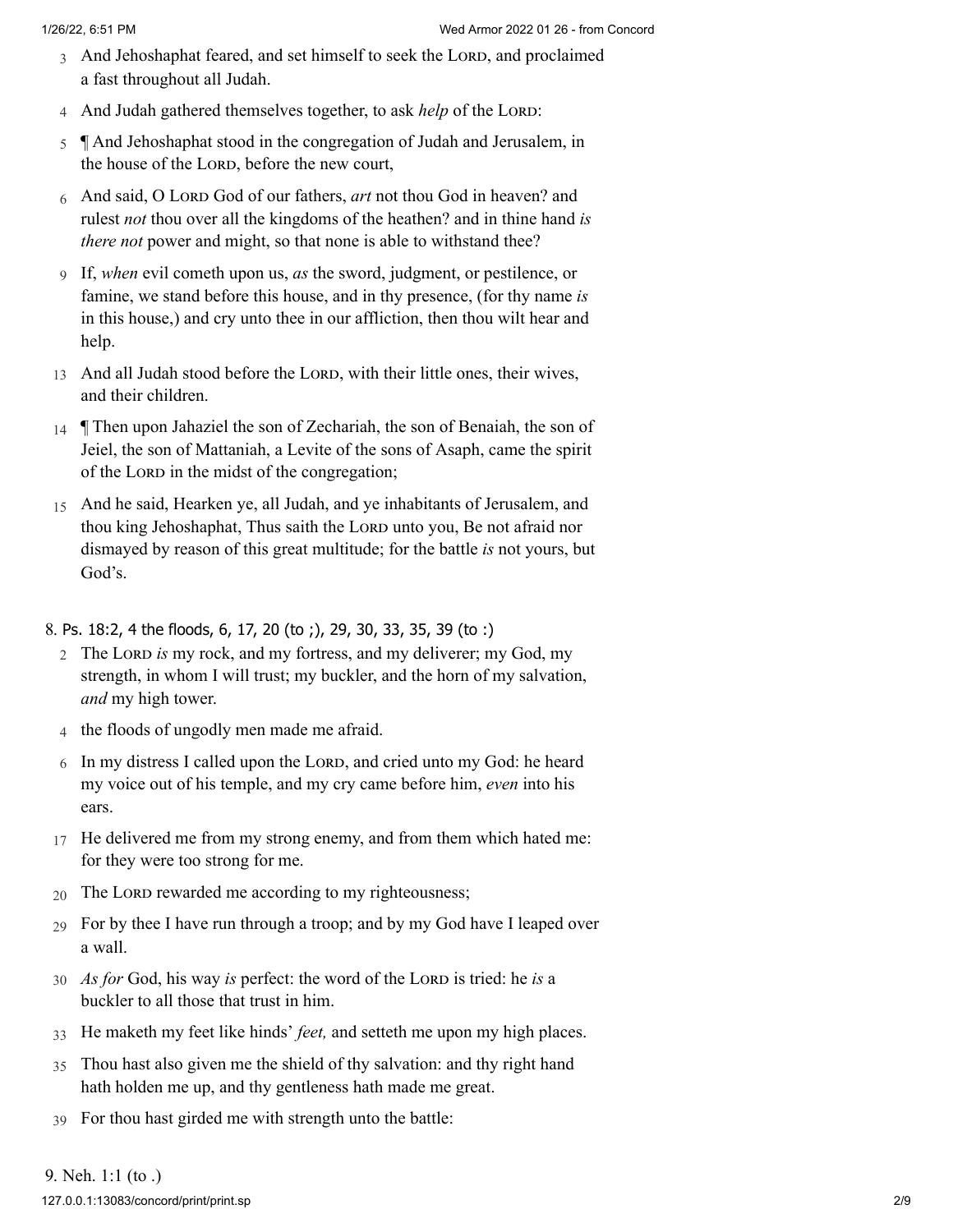- 1 The words of Nehemiah the son of Hachaliah.
- 10. [Neh. 2:5 I said, 8 And the king](http://www.concordworks.com/citation/Neh.%202:5%20I%20said,%208%20And%20the%20king)
	- 5 I said unto the king, If it please the king, and if thy servant have found favour in thy sight, that thou wouldest send me unto Judah, unto the city of my fathers' sepulchres, that I may build it.
	- 8 And the king granted me, according to the good hand of my God upon me.

## 11. [Neh. 4:1 it, 7-9 it, 16, 18 \(to 1st .\)](http://www.concordworks.com/citation/Neh.%204:1%20it,%207-9%20it,%2016,%2018%20(to%201st%20.))

- 1 it came to pass, that when Sanballat heard that we builded the wall, he was wroth, and took great indignation, and mocked the Jews.
- 7 it came to pass, *that* when Sanballat, and Tobiah, and the Arabians, and the Ammonites, and the Ashdodites, heard that the walls of Jerusalem were made up, *and* that the breaches began to be stopped, then they were very wroth,
- 8 And conspired all of them together to come *and* to fight against Jerusalem, and to hinder it.
- 9 Nevertheless we made our prayer unto our God, and set a watch against them day and night, because of them.
- 16 And it came to pass from that time forth, *that* the half of my servants wrought in the work, and the other half of them held both the spears, the shields, and the bows, and the habergeons; and the rulers *were* behind all the house of Judah.
- 18 For the builders, every one had his sword girded by his side, and *so* builded.

#### 12. [Neh. 6:15](http://www.concordworks.com/citation/Neh.%206:15)

15 ¶ So the wall was finished in the twenty and fifth *day* of *the month* Elul, in fifty and two days.

#### 13. Rom. [13:12](http://www.concordworks.com/citation/Rom.%2013:12)

12 The night is far spent, the day is at hand: let us therefore cast off the works of darkness, and let us put on the armour of light.

#### 14. [John 17:1](http://www.concordworks.com/citation/John%2017:1)

1 These words spake Jesus, and lifted up his eyes to heaven, and said, Father, the hour is come; glorify thy Son, that thy Son also may glorify thee:

#### 15. [John 18:1-9](http://www.concordworks.com/citation/John%2018:1-9)

1 When Jesus had spoken these words, he went forth with his disciples over the brook Cedron, where was a garden, into the which he entered, and his disciples.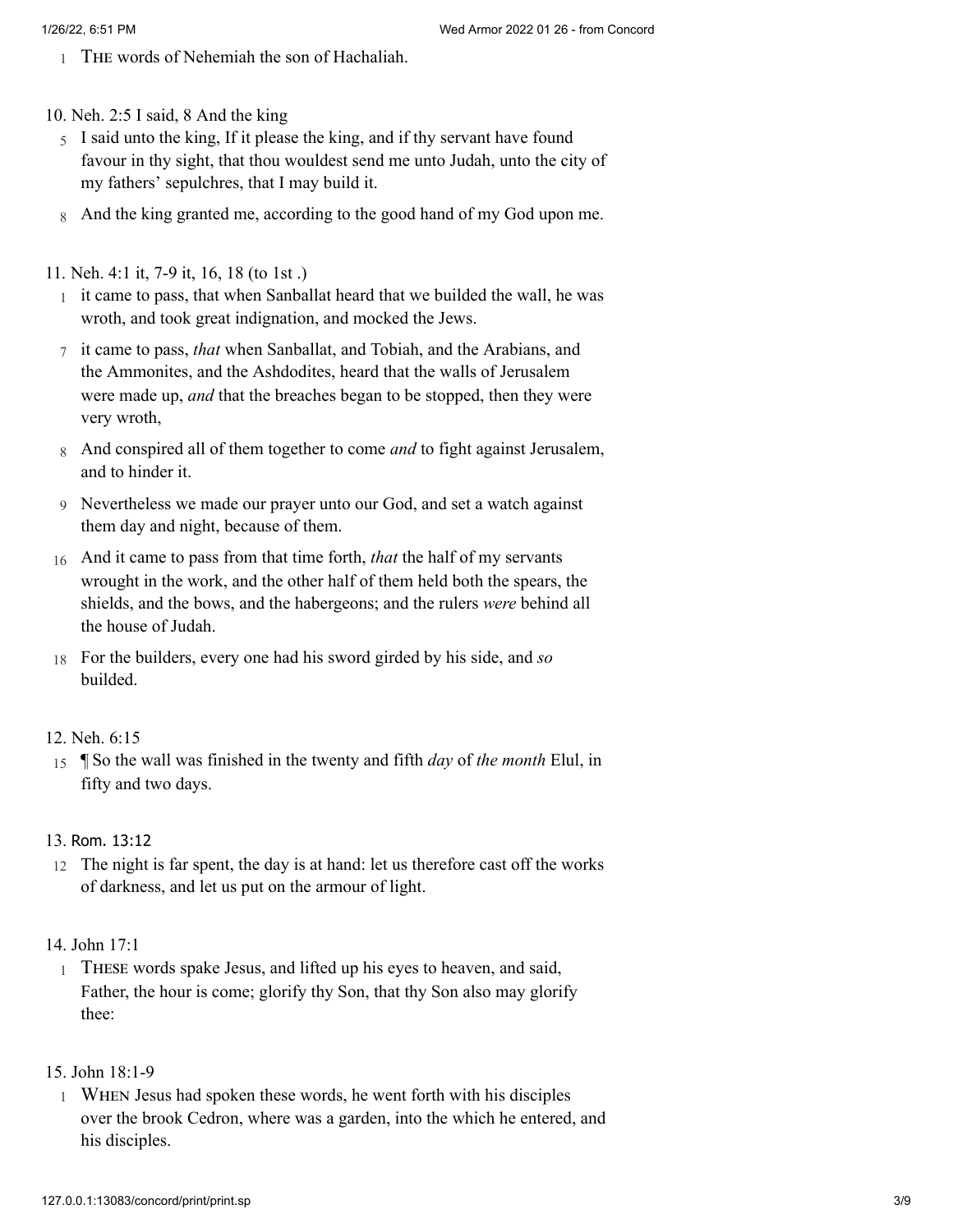- 2 And Judas also, which betrayed him, knew the place: for Jesus ofttimes resorted thither with his disciples.
- 3 Judas then, having received a band *of men* and officers from the chief priests and Pharisees, cometh thither with lanterns and torches and weapons.
- 4 Jesus therefore, knowing all things that should come upon him, went forth, and said unto them, Whom seek ye?
- 5 They answered him, Jesus of Nazareth. Jesus saith unto them, I am *he*. And Judas also, which betrayed him, stood with them.
- 6 As soon then as he had said unto them, I am *he,* they went backward, and fell to the ground.
- 7 Then asked he them again, Whom seek ye? And they said, Jesus of Nazareth.
- 8 Jesus answered, I have told you that I am *he:* if therefore ye seek me, let these go their way:
- 9 That the saying might be fulfilled, which he spake, Of them which thou gavest me have I lost none.

# 16. Eph. [6:10-17](http://www.concordworks.com/citation/Eph.%206:10-17)

- 10 Finally, my brethren, be strong in the Lord, and in the power of his might.
- 11 Put on the whole armour of God, that ye may be able to stand against the wiles of the devil.
- 12 For we wrestle not against flesh and blood, but against principalities, against powers, against the rulers of the darkness of this world, against spiritual wickedness in high *places*.
- 13 Wherefore take unto you the whole armour of God, that ye may be able to withstand in the evil day, and having done all, to stand.
- 14 Stand therefore, having your loins girt about with truth, and having on the breastplate of righteousness;
- 15 And your feet shod with the preparation of the gospel of peace;
- 16 Above all, taking the shield of faith, wherewith ye shall be able to quench all the fiery darts of the wicked.
- 17 And take the helmet of salvation, and the sword of the Spirit, which is the word of God:

# **Science and Health with Key to the Scriptures by Mary Baker Eddy**

1. [SH 39:18](http://www.concordworks.com/citation/SH%2039:18)

- *"Now,"* cried the apostle, "is the accepted time; be‐ hold, *now* is the day of salvation," — meaning, not that now men must prepare for a future-world salva‐ 18
- tion, or safety, but that now is the time in which to experience that salvation in spirit and in life. Now is 21

Present salvation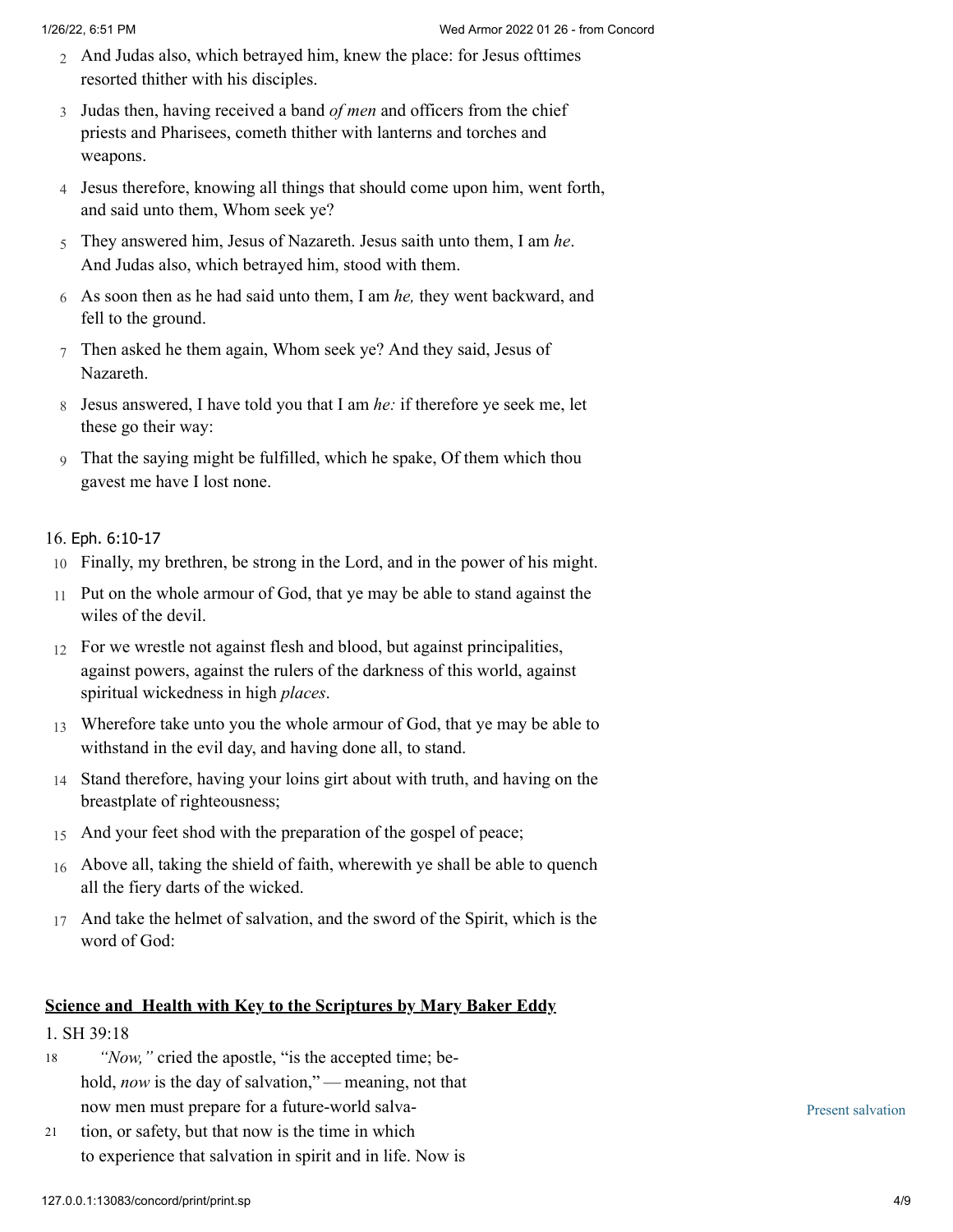the time for so-called material pains and material pleas‐

- ures to pass away, for both are unreal, because impossible in Science. To break this earthly spell, mortals must get the true idea and divine Principle of all that really exists 24
- and governs the universe harmoniously. This thought is apprehended slowly, and the interval before its attain‐ ment is attended with doubts and defeats as well as 27
- triumphs. 30

#### 2. [SH 96:12, 31-13](http://www.concordworks.com/citation/SH%2096:12,%2031-13)

- This material world is even now becoming the arena for conflicting forces. On one side there will be discord and dismay; on the other side there will be 12
- Science and peace. The breaking up of mate‐ rial beliefs may seem to be famine and pestilence, want and woe, sin, sickness, and death, which assume new 15
- phases until their nothingness appears. These disturb‐ ances will continue until the end of error, when all discord will be swallowed up in spiritual Truth. 18

During this final conflict, wicked minds will endeavor to find means by which to accomplish more evil; but

- 97:1 those who discern Christian Science will hold crime in check. They will aid in the ejection of error. They
- will maintain law and order, and cheerfully await the certainty of ultimate perfection. 3

In reality, the more closely error simulates truth and

- so-called matter resembles its essence, mortal mind, the more impotent error becomes as a belief. According to human belief, the lightning is fierce 6
- and the electric current swift, yet in Christian Science the flight of one and the blow of the other will become harmless. The more destructive matter becomes, the 9
- more its nothingness will appear, until matter reaches its mortal zenith in illusion and forever disappears. 12

## 3. [SH 105:16-29](http://www.concordworks.com/citation/SH%20105:16-29)

When our laws eventually take cognizance of mental crime and no longer apply legal rulings wholly to physical

- offences, these words of Judge Parmenter of Boston will become historic: "I see no reason why metaphysics is not as important to medicine as to 18
- mechanics or mathematics." 21

Whoever uses his developed mental powers like an escaped felon to commit fresh atrocities as opportunity oc‐

curs is never safe. God will arrest him. Di‐ vine justice will manacle him. His sins will be millstones about his neck, weighing him down to the  $24$ 

Arena of contest

Dangerous resemblances

Important decision

Evil let loose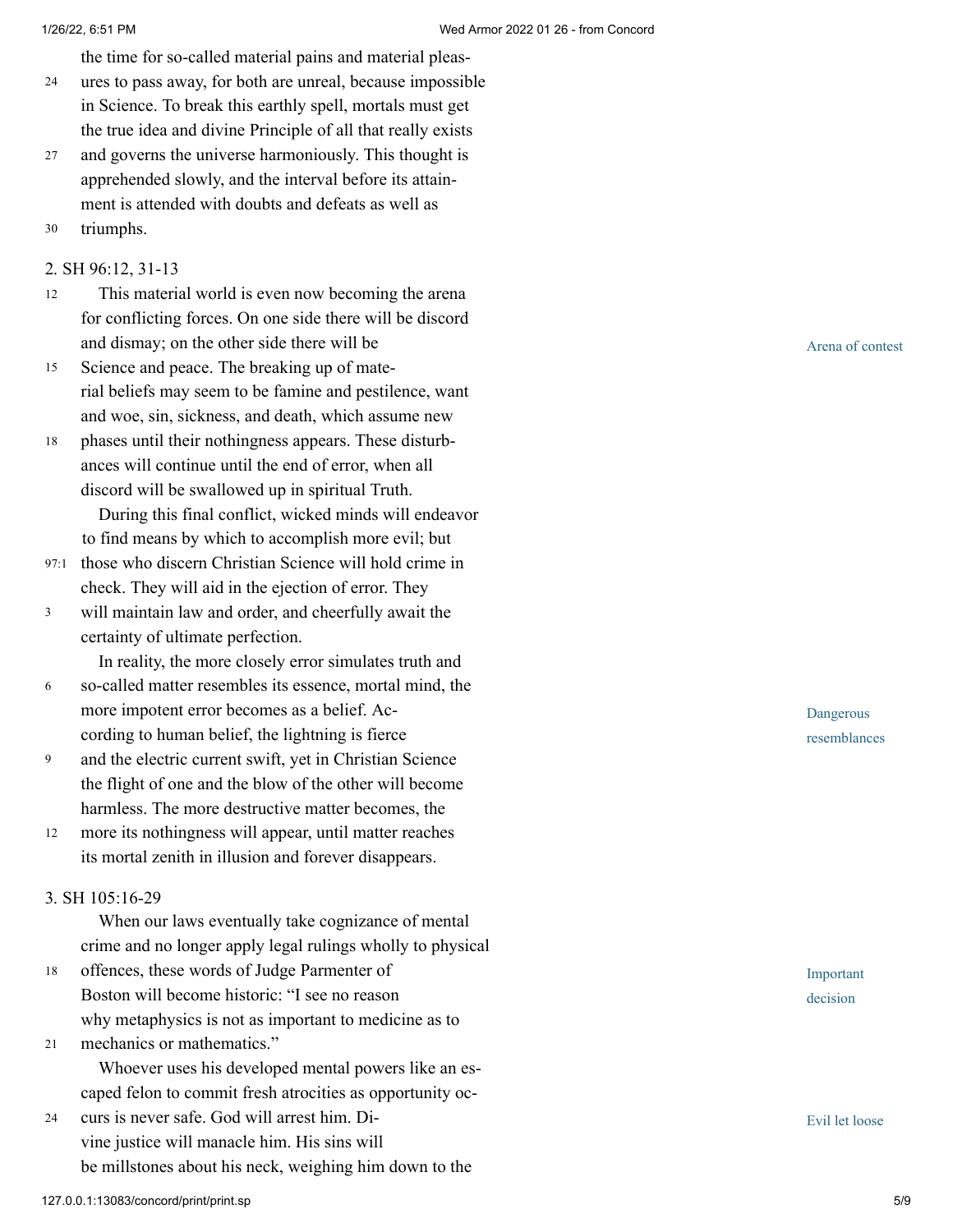depths of ignominy and death. The aggravation of er‐ ror foretells its doom, and confirms the ancient axiom: "Whom the gods would destroy, they first make mad." 27

#### 4. [SH 225:5-16](http://www.concordworks.com/citation/SH%20225:5-16)

You may know when first Truth leads by the few‐

- ness and faithfulness of its followers. Thus it is that the march of time bears onward freedom's banner. The powers of this world will fight, 6
- and will command their sentinels not to let truth pass the guard until it subscribes to their systems; but Science, heeding not the pointed bayonet, marches on. There is 9
- always some tumult, but there is a rallying to truth's standard. 12

The history of our country, like all history, illustrates

the might of Mind, and shows human power to be propor‐ tionate to its embodiment of right thinking. 15

## 5. SH [461:16-21](http://www.concordworks.com/citation/SH%20461:16-21)

If you believe that you are sick, should you say, "I am sick"? No, but you should tell your belief sometimes,

- if this be requisite to protect others. If you commit a crime, should you acknowledge to yourself that you are a criminal? Yes. Your responses should differ because 18
- of the different effects they produce. 21

## 6. SH [417:20-21,](http://www.concordworks.com/citation/SH%20417:20-21,%2029) 29

To the Christian Science healer, sickness is a dream

- from which the patient needs to be awakened. 21
- Show them how mortal mind seems to induce 27
- disease by certain fears and false conclusions, and how divine Mind can cure by opposite thoughts. Give your patients an underlying understanding to support them 30
- and to shield them from the baneful effects of their own 418:1 conclusions. Show them that the conquest over sickness,
- as well as over sin, depends on mentally destroying all belief in material pleasure or pain. 3

#### 7. SH [234:31-3](http://www.concordworks.com/citation/SH%20234:31-3)

Evil thoughts and aims reach no farther and do no more harm than one's belief permits. Evil thoughts, lusts, and

- malicious purposes cannot go forth, like wandering pollen, 235:1 from one human mind to another, finding unsuspected
- lodgment, if virtue and truth build a strong defence. 3

#### 8. [SH 492:17-21 \(to 1st .\)](http://www.concordworks.com/citation/SH%20492:17-21%20(to%201st%20.))

Discussing his cam‐

18 paign, General Grant said: "I propose to fight it out on

Truth's ordeal

Immortal sentences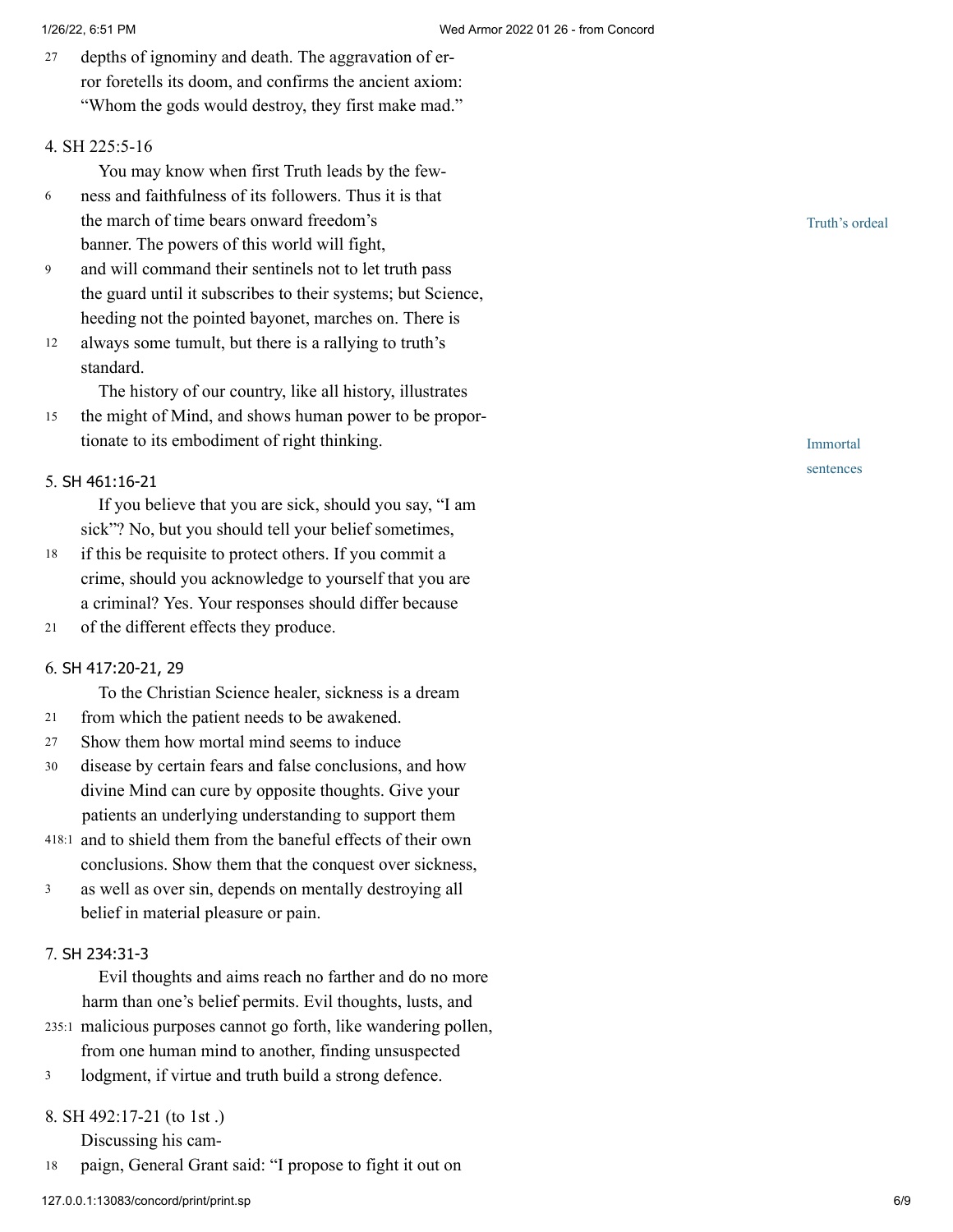this line, if it takes all summer." Science says: All is Mind and Mind's idea. You must fight it out on this

21 line.

#### 9. [SH 216:7](http://www.concordworks.com/citation/SH%20216:7)

- Error bites the heel of truth, but cannot kill truth. Truth bruises the head of error — destroys error.
- Spirituality lays open siege to materialism. On which side are we fighting? 9

## 10. [SH 288:3](http://www.concordworks.com/citation/SH%20288:3)

- The suppositional warfare between truth and error is only the mental conflict between the evidence of the spir‐ itual senses and the testimony of the material 3
- senses, and this warfare between the Spirit and flesh will settle all questions through faith in and the understanding of divine Love. 6

## 11. [SH 595:3 Sword \(only\)](http://www.concordworks.com/citation/SH%20595:3%20Sword%20(only))

3 **Sword.**  The idea of Truth; justice.

## 12. [SH 538:4 \(only\)](http://www.concordworks.com/citation/SH%20538:4%20(only))

3 Truth is a two-edged sword, guarding and guiding.

## 13. [SH 571:10-19](http://www.concordworks.com/citation/SH%20571:10-19)

Who is telling mankind of the foe in ambush? Is the informer one who sees the

- foe? If so, listen and be wise. Escape from evil, and designate those as unfaithful stewards who have seen the danger and yet have given no warning. 12
- At all times and under all circumstances, overcome evil with good. Know thyself, and God will supply the wisdom and the occasion for a victory 15
- over evil. Clad in the panoply of Love, human hatred cannot reach you. 18

#### 14. [SH 371:11-14, 18](http://www.concordworks.com/citation/SH%20371:11-14,%2018)

As frightened children look everywhere

for the imaginary ghost, so sick humanity sees danger in every direction, and looks for relief in all ways except the right one. Darkness induces fear. The way in divine Science is the only way out of this condition. 12

#### 15. [SH 483:16-19](http://www.concordworks.com/citation/SH%20483:16-19)

Science has called the world to battle over this issue and its demonstration, which

heals the sick, destroys error, and reveals the universal harmony. 18

The great conflict

The armor of divinity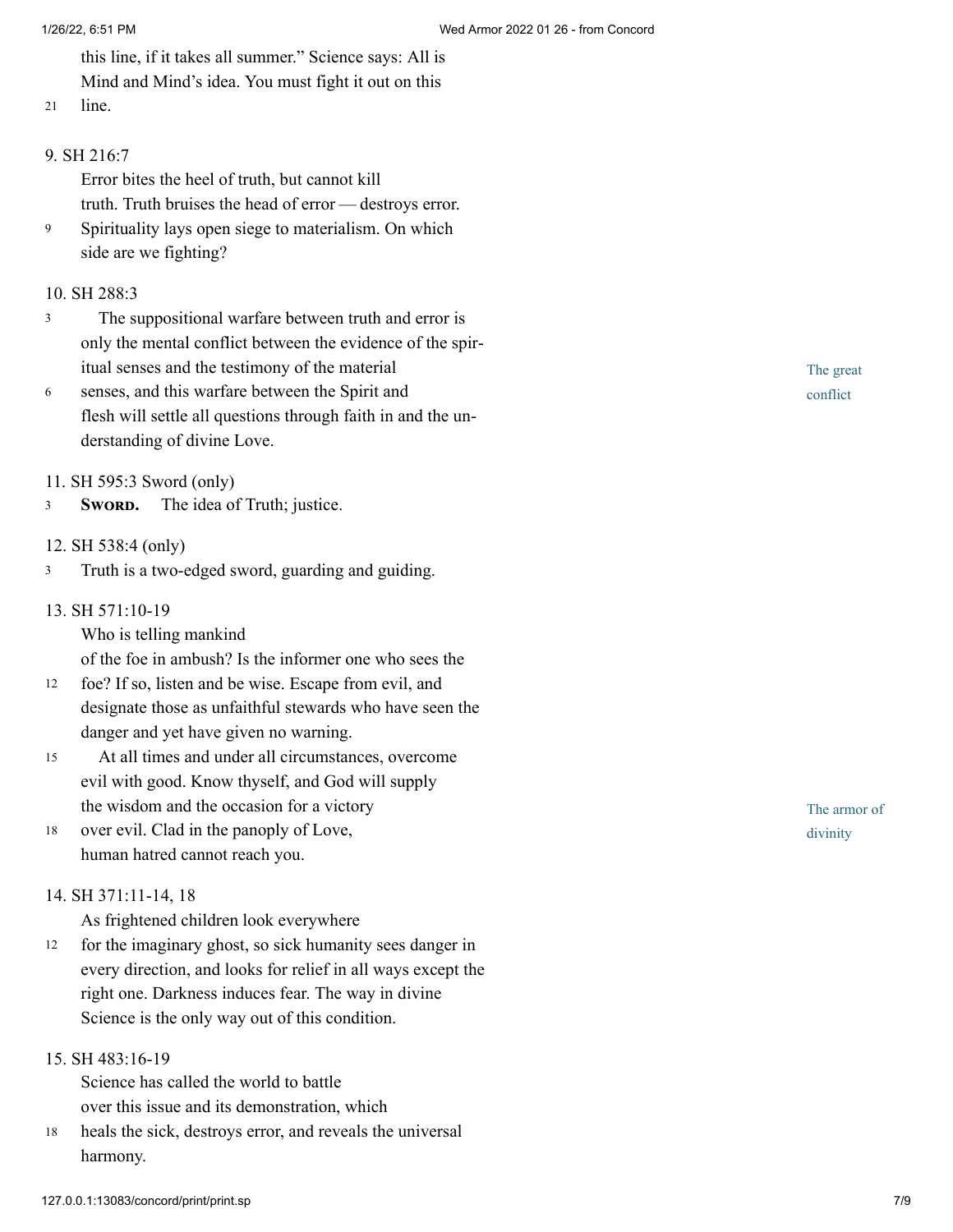# **HYMNS**

# **#438**

Amazing grace! How sweet the sound, That saved a soul like me. I once was lost, but now am found, Was blind, but now I see.

'Twas grace that taught my heart to fear, And grace my fears relieved; How precious did that grace appear The hour I first believed!

 $\sim$ 

 $\sim$ 

Through many dangers, toils, and snares, I have already come; 'Tis grace has brought me safe thus far, And grace will lead me home.  $\sim$ 

The Lord has promised good to me, His word my hope secures; He will my shield and portion be As long as life endures.

## **#488**

 $\sim$ 

Guide me, O Thou great Jehovah, Pilgrim through this barren land: I am Thine, and Thou art mighty, Hold me with Thy powerful hand. Bread of heaven! Bread of heaven! Feed me now and evermore. Feed me now and evermore.  $\sim$ 

Open is the crystal fountain, Whence the healing waters flow; And the fiery cloudy pillar Leads me all my journey through. Strong Deliverer! Strong Deliverer! Still Thou art my strength and shield. Still Thou art my strength and shield.

# **#517**

 $\sim$ 

Joyfully we're singing of our dear God's grace, Living every day within Love's warm embrace. Eagerly we long to witness everywhere; All throughout the world, God's saving love to share.

# $\sim$

127.0.0.1:13083/concord/print/print.sp 8/9 *Refrain* Singing of our dear God's grace, Living in Love's warm embrace, Longing, now and everywhere, All God's saving love to share.